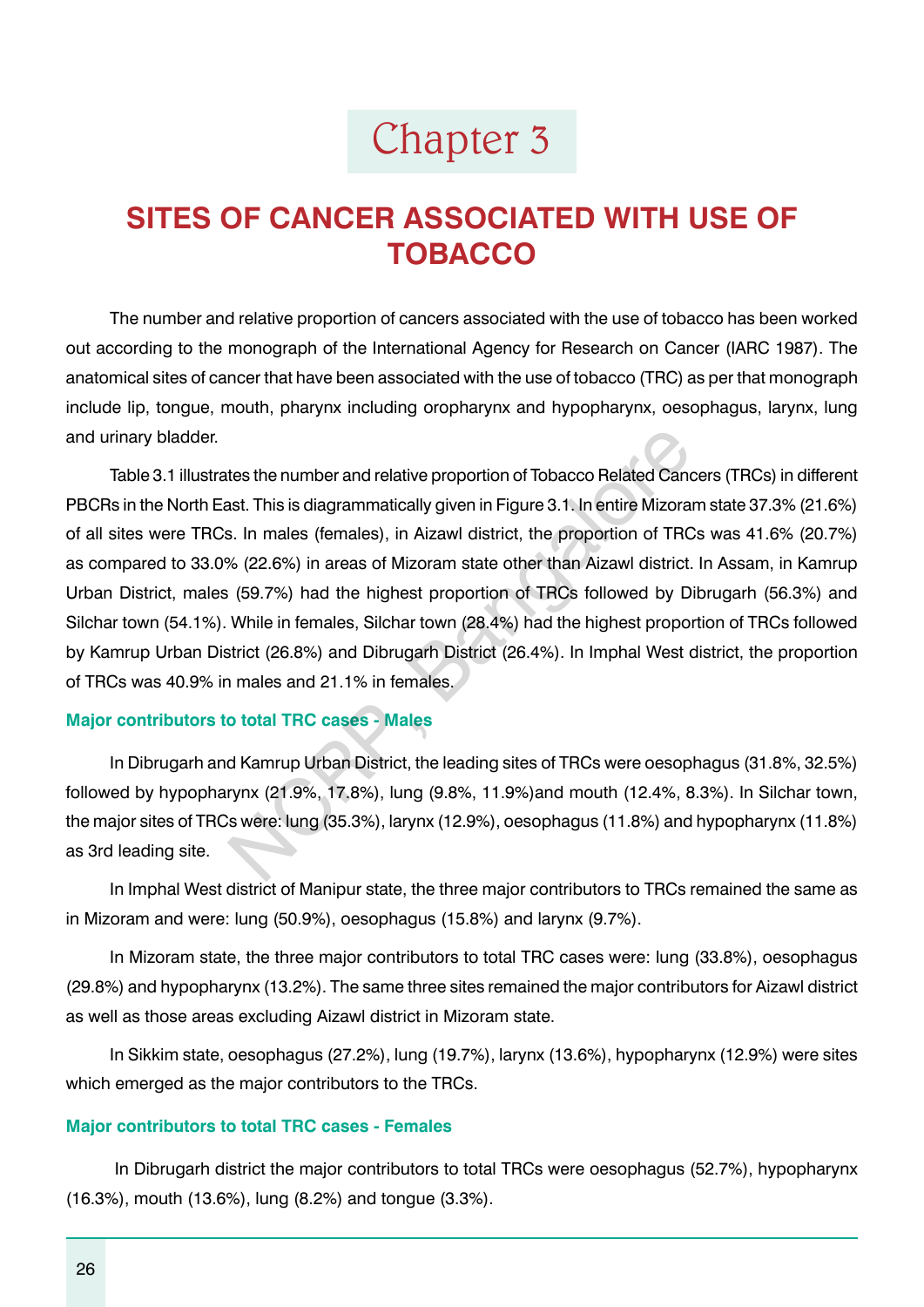In Kamrup Urban District, the leading contributors to TRC sites were oesophagus (43.4%) followed by mouth (17.5%), hypopharynx (10.6%), lung (9.4%) and tongue (7.7%).

In Silchar town, the major contributors to total TRCs were: oesophagus (55.2%), tongue (13.8%), lung (13.8%), hypopharynx (10.3%), mouth (3.4%) and larynx (3.4%).

Hypopharynx is among the three leading sites in all three registries of Assam.

In Imphal West district of Manipur state, the three major contributors to TRCs were: lung (64.6%), oesophagus (14.6%), tongue (7.3%) and larynx (7.3%).

In Mizoram state, the three major contributors to TRC cancers were: lung (69.8%), oesophagus (9.3%) and mouth (6.1%). The same three sites remained the major contributors for Aizawl district and contributed for areas excluding Aizawl district in Mizoram state.

In Sikkim state, lung (33.7%), oesophagus (27.0%), larynx (12.4%) were sites, which emerged as the major contributors to TRC cancers.

Figure 3.2 diagrammatically illustrates the proportion of specific tobacco related sites relative to all TRCs.

| In Sikkim state, lung (33.7%), oesophagus (27.0%), larynx (12.4%) were sites, which eme<br>or contributors to TRC cancers.<br>gure 3.2 diagrammatically illustrates the proportion of specific tobacco related sites relativ |     |               |     |                |  |  |  |  |  |  |  |  |  |  |
|------------------------------------------------------------------------------------------------------------------------------------------------------------------------------------------------------------------------------|-----|---------------|-----|----------------|--|--|--|--|--|--|--|--|--|--|
| Table 3.1 : Number(#) & Relative Proportion(%) of TRCs* (2005-2006)                                                                                                                                                          |     |               |     |                |  |  |  |  |  |  |  |  |  |  |
| <b>Registries</b>                                                                                                                                                                                                            |     | <b>Males</b>  |     | <b>Females</b> |  |  |  |  |  |  |  |  |  |  |
|                                                                                                                                                                                                                              | #   | $\frac{9}{6}$ | #   | $\frac{9}{6}$  |  |  |  |  |  |  |  |  |  |  |
| <b>Dibrugarh District</b>                                                                                                                                                                                                    | 531 | 56.3          | 184 | 26.4           |  |  |  |  |  |  |  |  |  |  |
| <b>Kamrup Urban District</b>                                                                                                                                                                                                 | 841 | 59.7          | 235 | 26.8           |  |  |  |  |  |  |  |  |  |  |
| <b>Silchar Town</b>                                                                                                                                                                                                          | 85  | 54.1          | 29  | 28.4           |  |  |  |  |  |  |  |  |  |  |
| <b>Imphal West District</b>                                                                                                                                                                                                  | 165 | 40.9          | 110 | 21.1           |  |  |  |  |  |  |  |  |  |  |
| <b>Mizoram State</b>                                                                                                                                                                                                         | 477 | 37.3          | 215 | 21.6           |  |  |  |  |  |  |  |  |  |  |
| <b>Aizawl District</b>                                                                                                                                                                                                       | 265 | 41.6          | 102 | 20.7           |  |  |  |  |  |  |  |  |  |  |
| <b>Mizoram State - Excl. Aizawl</b>                                                                                                                                                                                          | 212 | 33.0          | 113 | 22.6           |  |  |  |  |  |  |  |  |  |  |
| <b>Sikkim State</b>                                                                                                                                                                                                          | 147 | 36.4          | 89  | 24.7           |  |  |  |  |  |  |  |  |  |  |
|                                                                                                                                                                                                                              |     |               |     |                |  |  |  |  |  |  |  |  |  |  |

# **Table 3.1 : Number(#) & Relative Proportion(%) of TRCs\* (2005-2006)**

*\*As per the sites included in IARC 1987 monograph.*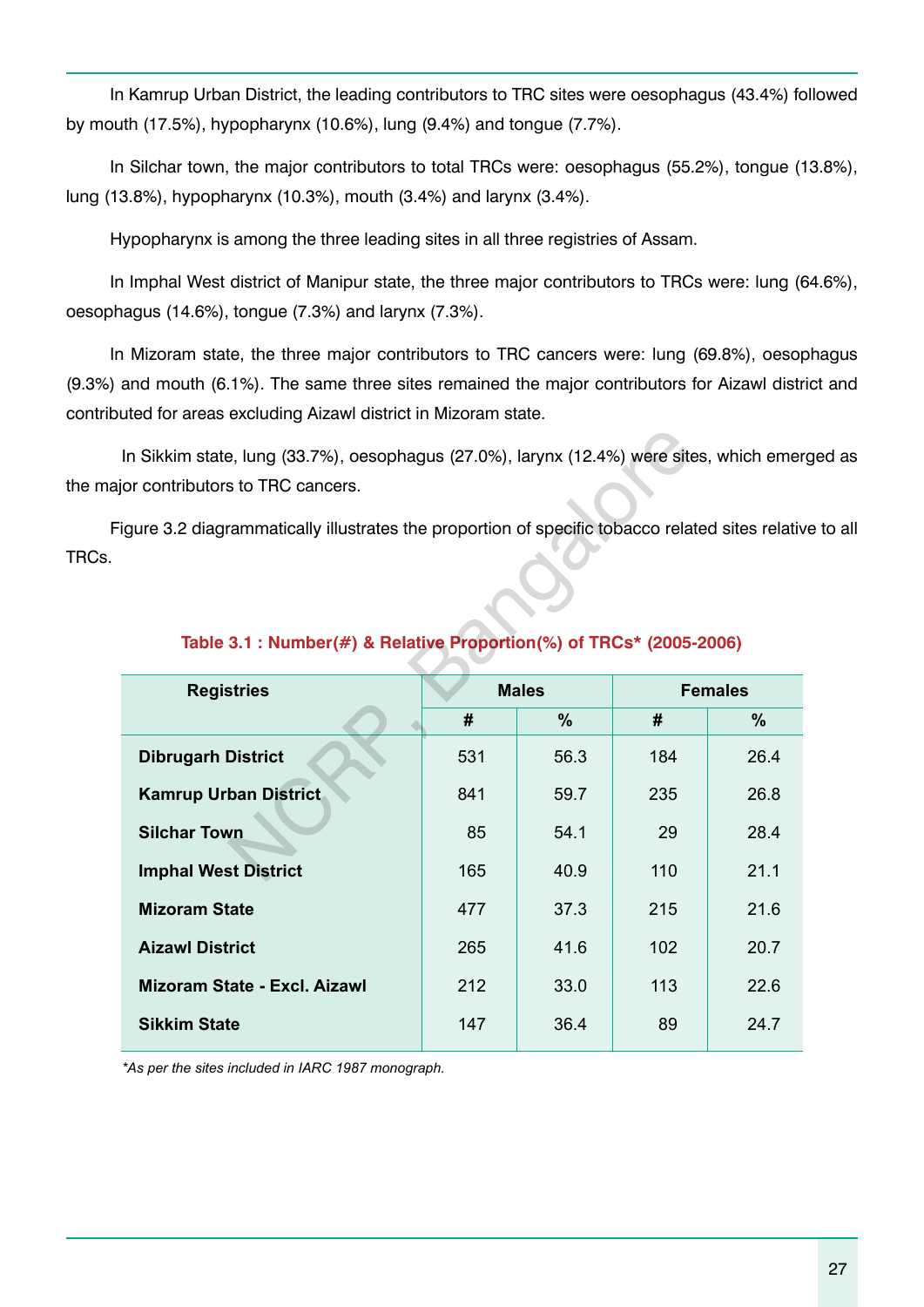

**Fig.3.1 : Proportion (%) of Tobacco Related Cancers Relative to All sites (2005-2006)**

**Fig.3.2 : Proportion (%) of Specific Tobacco Related Sites Relative to all Tobacco Related Cancers (2005-2006)**

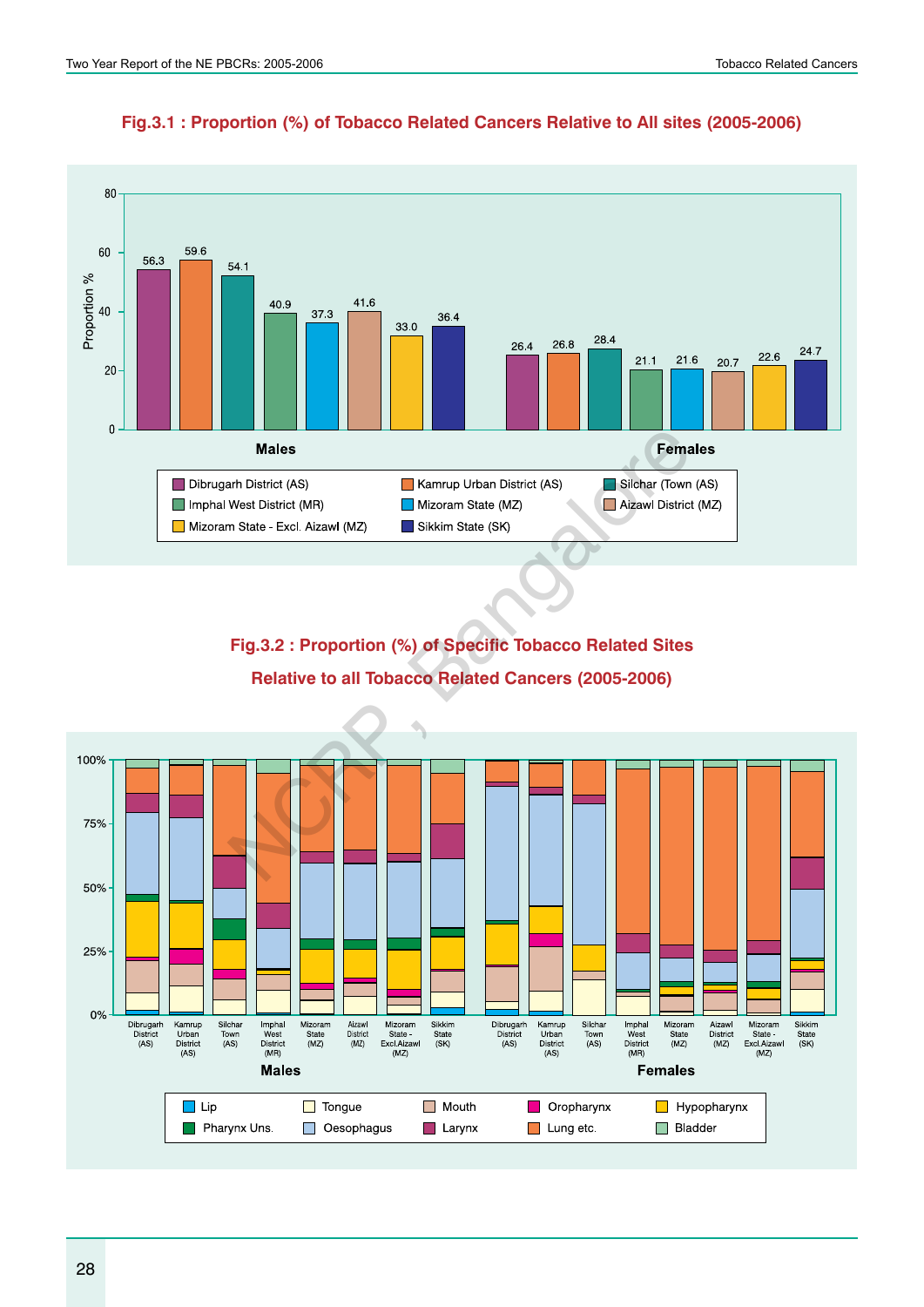## **TABLE 3.2: Number (#) & Relative Proportion (%) of specific sites of cancer related to use of tobacco to all sites of cancer**

#### **Males**

| Site of<br><b>Cancer</b> | <b>Dibrugarh</b><br><b>Kamrup</b><br><b>District</b><br><b>Urban Dist.</b> |                                     |                | <b>Silchar</b><br><b>Town</b> |                | <b>Imphal West</b><br><b>District</b> |                | <b>Mizoram</b><br><b>State</b>        |                 | <b>Aizawl</b><br><b>District</b> |                | <b>Mizoram St.</b><br>Excl. Aizawl. | <b>Sikkim</b><br><b>State</b>       |        |                               |        |
|--------------------------|----------------------------------------------------------------------------|-------------------------------------|----------------|-------------------------------|----------------|---------------------------------------|----------------|---------------------------------------|-----------------|----------------------------------|----------------|-------------------------------------|-------------------------------------|--------|-------------------------------|--------|
|                          | #                                                                          | %                                   | #              | %                             | #              | $\%$                                  | #              | $\%$                                  | #               | $\%$                             | #              | %                                   | $\#$                                | $\%$   | #                             | $\%$   |
| Lip                      | 9                                                                          | 0.95                                | 9              | 0.64                          | 0              | 0.00                                  | $\mathbf{1}$   | 0.25                                  | 1               | 0.08                             | $\mathbf 0$    | 0.00                                | $\mathbf{1}$                        | 0.16   | 4                             | 0.99   |
| Tongue                   | 37                                                                         | 3.92                                | 87             | 6.17                          | 5              | 3.18                                  | 15             | 3.72                                  | 26              | 2.03                             | 19             | 2.98                                | $\overline{7}$                      | 1.09   | 9                             | 2.23   |
| Mouth                    | 66                                                                         | 6.99                                | 70             | 4.96                          | $\overline{7}$ | 4.46                                  | 10             | 2.48                                  | 21              | 1.64                             | 14             | 2.20                                | $\overline{I}$                      | 1.09   | 12                            | 2.97   |
| Oropharynx               | 8                                                                          | 0.85                                | 51             | 3.62                          | 3              | 1.91                                  | $\mathbf{0}$   | 0.00                                  | 11              | 0.86                             | 5              | 0.78                                | 6                                   | 0.93   | 1                             | 0.25   |
| Hypopharynx              | 116                                                                        | 12.29                               | 150            | 10.64                         | 10             | 6.37                                  | 3              | 0.74                                  | 63              | 4.93                             | 30             | 4.71                                | 33                                  | 5.14   | 19                            | 4.70   |
| Pharynx Unsp.            | 15                                                                         | 1.59                                | 10             | 0.71                          | $\overline{7}$ | 4.46                                  | 1              | 0.25                                  | 20              | 1.56                             | 10             | 1.57                                | 10                                  | 1.56   | 5                             | 1.24   |
| <b>Oesophagus</b>        | 169                                                                        | 17.90                               | 273            | 19.36                         | 10             | 6.37                                  | 26             | 6.45                                  | 142             | 11.10                            | 79             | 12.40                               | 63                                  | 9.81   | 40                            | 9.90   |
| Larynx                   | 41                                                                         | 4.34                                | 73             | 5.18                          | 11             | 7.01                                  | 16             | 3.97                                  | 21              | 1.64                             | 14             | 2.20                                | $\overline{7}$                      | 1.09   | 20                            | 4.95   |
| Lung etc.                | 52                                                                         | 5.51                                | 100            | 7.09                          | 30             | 19.11                                 | 84             | 20.84                                 | 161             | 12.59                            | 88             | 13.81                               | 73                                  | 11.37  | 29                            | 7.18   |
| <b>Bladder</b>           | 18                                                                         | 1.91                                | 18             | 1.28                          | $\overline{2}$ | 1.27                                  | 9              | 2.23                                  | $\overline{11}$ | 0.86                             | $6\phantom{1}$ | 0.94                                | 5                                   | 0.78   | 8                             | 1.98   |
| <b>TRC</b>               | 531                                                                        | 56.25                               | 841            | 59.65                         | 85             | 54.14                                 | 165            | 40.94                                 | 477             | 37.29                            | 265            | 41.60                               | 212                                 | 33.02  | 147                           | 36.39  |
| <b>All Sites</b>         | 944                                                                        | 100.00                              | 1410           | 100.00                        | 157            | 100.00                                | 403            | 100.00                                | 1279            | 100.00                           | 637            | 100.00                              | 642                                 | 100.00 | 404                           | 100.00 |
| <b>Females</b>           |                                                                            |                                     |                |                               |                |                                       |                |                                       |                 |                                  |                |                                     |                                     |        |                               |        |
| Site of<br><b>Cancer</b> |                                                                            | <b>Dibrugarh</b><br><b>District</b> |                | <b>Kamrup</b><br>Urban Dist.  |                | <b>Silchar</b><br><b>Town</b>         |                | <b>Imphal West</b><br><b>District</b> |                 | <b>Mizoram</b><br><b>State</b>   |                | <b>Aizawl</b><br><b>District</b>    | <b>Mizoram St.</b><br>Excl. Aizawl. |        | <b>Sikkim</b><br><b>State</b> |        |
|                          | $\#$                                                                       | $\%$                                | #              | %                             | #              | %                                     | $\#$           | $\%$                                  | #               | $\%$                             | $\#$           | $\%$                                | $\#$                                | $\%$   | $\#$                          | $\%$   |
| Lip                      | 4                                                                          | 0.57                                | $\overline{4}$ | 0.46                          | 0              | 0.00                                  | $\pmb{0}$      | 0.00                                  | $\mathbf 0$     | 0.00                             | 0              | 0.00                                | 0                                   | 0.00   | 1                             | 0.28   |
| Tongue                   | $6\phantom{1}$                                                             | 0.86                                | 18             | 2.05                          | $\overline{4}$ | 3.92                                  | 8              | 1.53                                  | 3               | 0.30                             | $\overline{c}$ | 0.40                                | $\mathbf{1}$                        | 0.20   | 8                             | 2.22   |
| Mouth                    | 25                                                                         | 3.58                                | 41             | 4.67                          | $\mathbf{1}$   | 0.98                                  | $\overline{2}$ | 0.38                                  | 13              | 1.31                             | $\overline{7}$ | 1.42                                | 6                                   | 1.20   | 6                             | 1.66   |

#### **Females**

| Site of<br><b>Cancer</b> | <b>Dibrugarh</b><br><b>District</b> |            |                |        | Kamrup<br>Urban Dist. |        | <b>Silchar</b><br><b>Town</b> |        | <b>Imphal West</b><br><b>District</b> |        | <b>Mizoram</b><br><b>State</b> |        | <b>Aizawl</b><br><b>District</b> |       | <b>Mizoram St.</b><br>Excl. Aizawl. |        | <b>Sikkim</b><br><b>State</b> |  |
|--------------------------|-------------------------------------|------------|----------------|--------|-----------------------|--------|-------------------------------|--------|---------------------------------------|--------|--------------------------------|--------|----------------------------------|-------|-------------------------------------|--------|-------------------------------|--|
|                          | #                                   | %          | #              | %      | #                     | %      | #                             | $\%$   | #                                     | $\%$   | #                              | %      | #                                | %     | #                                   | %      |                               |  |
| Lip                      | $\overline{4}$                      | 0.57       | 4              | 0.46   | $\mathbf{0}$          | 0.00   | $\mathbf 0$                   | 0.00   | 0                                     | 0.00   | $\mathbf 0$                    | 0.00   | $\Omega$                         | 0.00  | 1                                   | 0.28   |                               |  |
| Tongue                   | $6\phantom{1}$                      | 0.86       | 18             | 2.05   | $\overline{4}$        | 3.92   | 8                             | 1.53   | 3                                     | 0.30   | $\mathfrak{p}$                 | 0.40   |                                  | 0.20  | 8                                   | 2.22   |                               |  |
| <b>Mouth</b>             | 25                                  | 3.58       | 41             | 4.67   | $\mathbf{1}$          | 0.98   | $\overline{2}$                | 0.38   | 13                                    | 1.31   | 7                              | 1.42   | 6                                | 1.20  | $6\phantom{1}$                      | 1.66   |                               |  |
| Oropharynx               | $\mathbf{1}$                        | 0.14       | 12             | 1.37   | $\overline{0}$        | 0.00   | 0                             | 0.00   | 1                                     | 0.10   | $\mathbf{1}$                   | 0.20   | $\Omega$                         | 0.00  | 1                                   | 0.28   |                               |  |
| Hypopharynx              | 30                                  | 4.30       | 25             | 2.85   | 3                     | 2.94   | 0                             | 0.00   | $\overline{7}$                        | 0.70   | $\overline{2}$                 | 0.40   | 5                                | 1.00  | 3                                   | 0.83   |                               |  |
| Pharynx Unsp.            | $\overline{2}$                      | 0.29       | $\mathbf{1}$   | 0.11   | $\mathbf{0}$          | 0.00   | $\mathbf{1}$                  | 0.19   | $\overline{4}$                        | 0.40   | $\mathbf{1}$                   | 0.20   | 3                                | 0.60  | 1                                   | 0.28   |                               |  |
| <b>Oesophagus</b>        | 97                                  | 13.90      | 102            | 11.62  | 16                    | 15.69  | 16                            | 3.07   | 20                                    | 2.01   | 8                              | 1.62   | 12                               | 2.40  | 24                                  | 6.65   |                               |  |
| Larynx                   | 3                                   | 0.43       | $\overline{7}$ | 0.80   | 1                     | 0.98   | 8                             | 1.53   | 11                                    | 1.11   | 5                              | 1.01   | 6                                | 1.20  | 11                                  | 3.05   |                               |  |
| Lung etc.                | 15                                  | 2.15       | 22             | 2.51   | $\overline{4}$        | 3.92   | 71                            | 13.60  | 150                                   | 15.09  | 73                             | 14.78  | 77                               | 15.40 | 30                                  | 8.31   |                               |  |
| <b>Bladder</b>           | $\mathbf{1}$                        | 0.14       | 3              | 0.34   | $\overline{0}$        | 0.00   | $\overline{4}$                | 0.77   | 6                                     | 0.60   | 3                              | 0.61   | 3                                | 0.60  | $\overline{4}$                      | 1.11   |                               |  |
| <b>TRC</b>               | 184                                 | 26.36      | 235            | 26.77  | 29                    | 28.43  | 110                           | 21.07  | 215                                   | 21.63  | 102                            | 20.65  | 113                              | 22.6  | 89                                  | 24.65  |                               |  |
| <b>All Sites</b>         |                                     | 698 100.00 | 878            | 100.00 | 102                   | 100.00 | 522                           | 100.00 | 994                                   | 100.00 | 494                            | 100.00 | 500                              | 100   | 361                                 | 100.00 |                               |  |